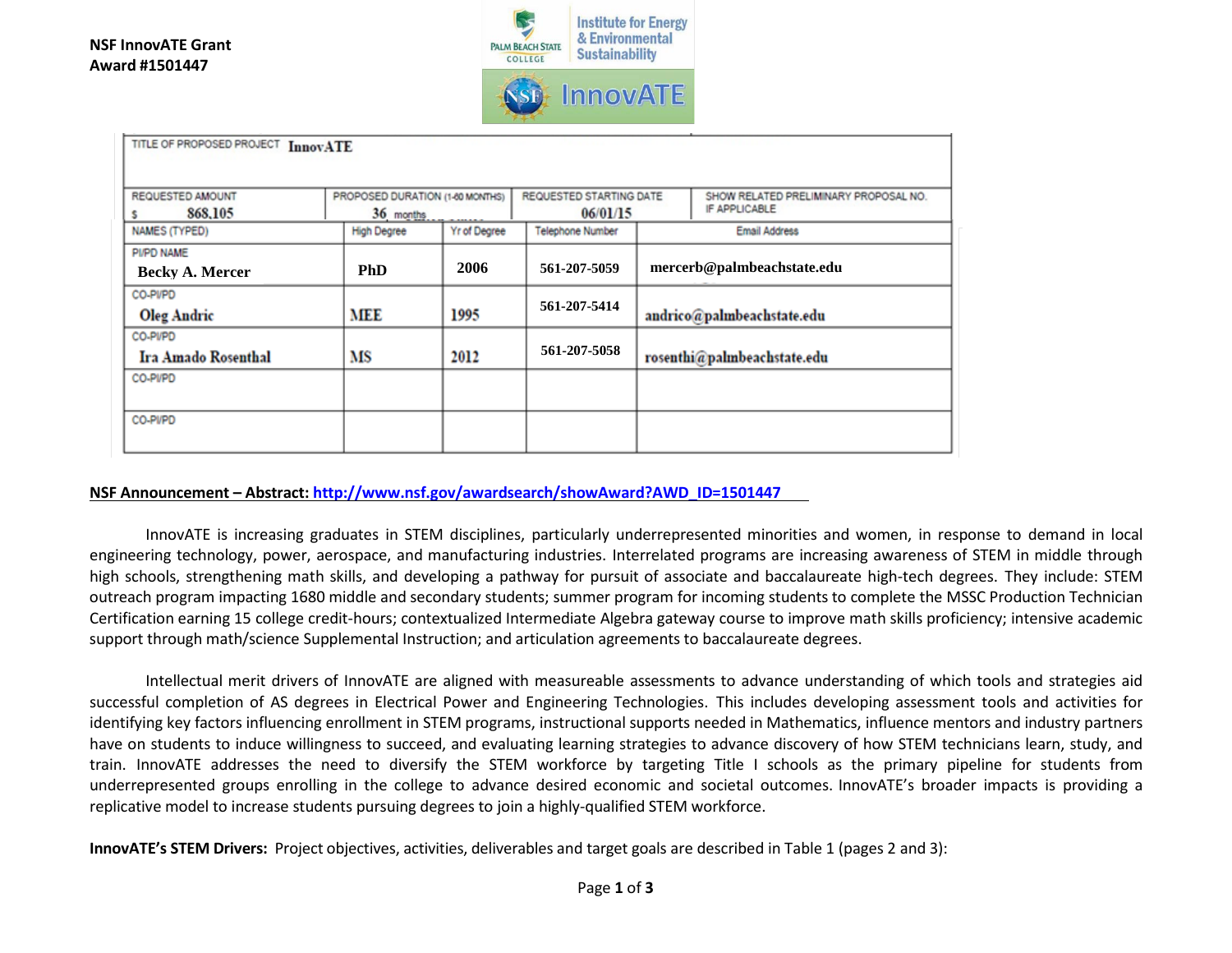## **NSF InnovATE Grant Award #1501447**



|                | Table 1: InnovATE - NSF Award #1501447: 2015 - 2018 Objectives and Expected Outcomes to be Accomplished                                                                                                |                                                                                                                                                                                                                                                                                                                                                                                                                                                                                                                                      |                                                                                                                                                                                                                                                                                                                                                                                                                                                                                                                                                                                                                                                       |                                                                                                                                                                                                                                                                                                                    |
|----------------|--------------------------------------------------------------------------------------------------------------------------------------------------------------------------------------------------------|--------------------------------------------------------------------------------------------------------------------------------------------------------------------------------------------------------------------------------------------------------------------------------------------------------------------------------------------------------------------------------------------------------------------------------------------------------------------------------------------------------------------------------------|-------------------------------------------------------------------------------------------------------------------------------------------------------------------------------------------------------------------------------------------------------------------------------------------------------------------------------------------------------------------------------------------------------------------------------------------------------------------------------------------------------------------------------------------------------------------------------------------------------------------------------------------------------|--------------------------------------------------------------------------------------------------------------------------------------------------------------------------------------------------------------------------------------------------------------------------------------------------------------------|
| Obj.           | <b>Description</b>                                                                                                                                                                                     | <b>Activities</b>                                                                                                                                                                                                                                                                                                                                                                                                                                                                                                                    | <b>Deliverables</b>                                                                                                                                                                                                                                                                                                                                                                                                                                                                                                                                                                                                                                   | <b>Target Goals</b>                                                                                                                                                                                                                                                                                                |
| $\mathbf{1}$   | Increase the<br>enrollment into the<br><b>EPT and ET programs</b><br>by increasing<br>awareness among<br>high school and<br>middle school<br>students, their<br>caregivers and<br>guidance counselors. | 1.1 Develop and implement an<br>"applied" BEST (Boosting Engineering,<br>Science and Technology) summer<br>program for high school sophomore,<br>junior and senior students to create<br>awareness of, and improve college<br>readiness for, EPT and ET Associate in<br>Science programs.<br>1.2 Develop and implement middle and<br>high school academic year outreach<br>and enrichment programs to promote<br><b>EPT and ET Associate in Science</b><br>programs among students, caregivers,<br>teachers and guidance counselors. | 1.1 BEST summer program that includes<br>curriculum, activities and demonstration of<br>equipment in EPT and ET Laboratories<br>1.2 STEM Collegiate Scholars Tool box for<br>developing academic and career pathway map<br>Database for accountability & tracking<br>of student interest, intent, trends, and<br>progress<br>STEM career training materials and<br>$\bullet$<br>manuals for teachers and guidance<br>counselors<br>Exhibitions and demonstrations to<br>$\bullet$<br>recruit and enroll secondary students in<br><b>EPT and ET</b><br>YouTube video demonstration of the<br>$\bullet$<br>teaching of STEM standards and<br>benchmarks | 48 students for 2<br>$\bullet$<br>Years complete BEST<br>summer program<br>$(n=96)$<br>20 STEM Collegiate<br>Scholars per year at<br>each of the six<br>targeted high-yield<br>high schools (n=120)<br><b>STEM Collegiate</b><br>Scholars tracking &<br>accounting database<br>of career map<br>activities (n=420) |
| $\overline{2}$ | Decrease the time to<br>degree completion in<br>the EPT and ET A.S.<br>programs through the<br>introduction of an<br>accelerated learning<br>pathway.                                                  | 2.1<br>Develop and implement a<br>summer program for incoming ET<br>A.S. students that allows them to<br>complete a Manufacturing Skills<br><b>Standards Council Certified</b><br>Production Technician (MSSC-CPT)<br>Certification preparation course,<br>pass the exam to earn their MSSC-<br>CPT certification and receive 15<br>articulated credit-hours towards<br>the ET A.S. degree through a<br>"credit for prior learning" policy.                                                                                          | 2.1 Curriculum for MSSC-CPT and "Credit for<br>prior learning" policy for MSSC-CPT                                                                                                                                                                                                                                                                                                                                                                                                                                                                                                                                                                    | 15 students per year<br>$\bullet$<br>enrolled in MSSC-CPT<br>$(n=30)$<br>10 students per year<br>receive MSSC-CPT<br><b>Industry Recognized</b><br>Certificate (n=20)<br>Students per year<br>$\bullet$<br>receive credit for prior<br>learning by awarding<br>15 credits towards ET<br>program. $(n=10)$          |